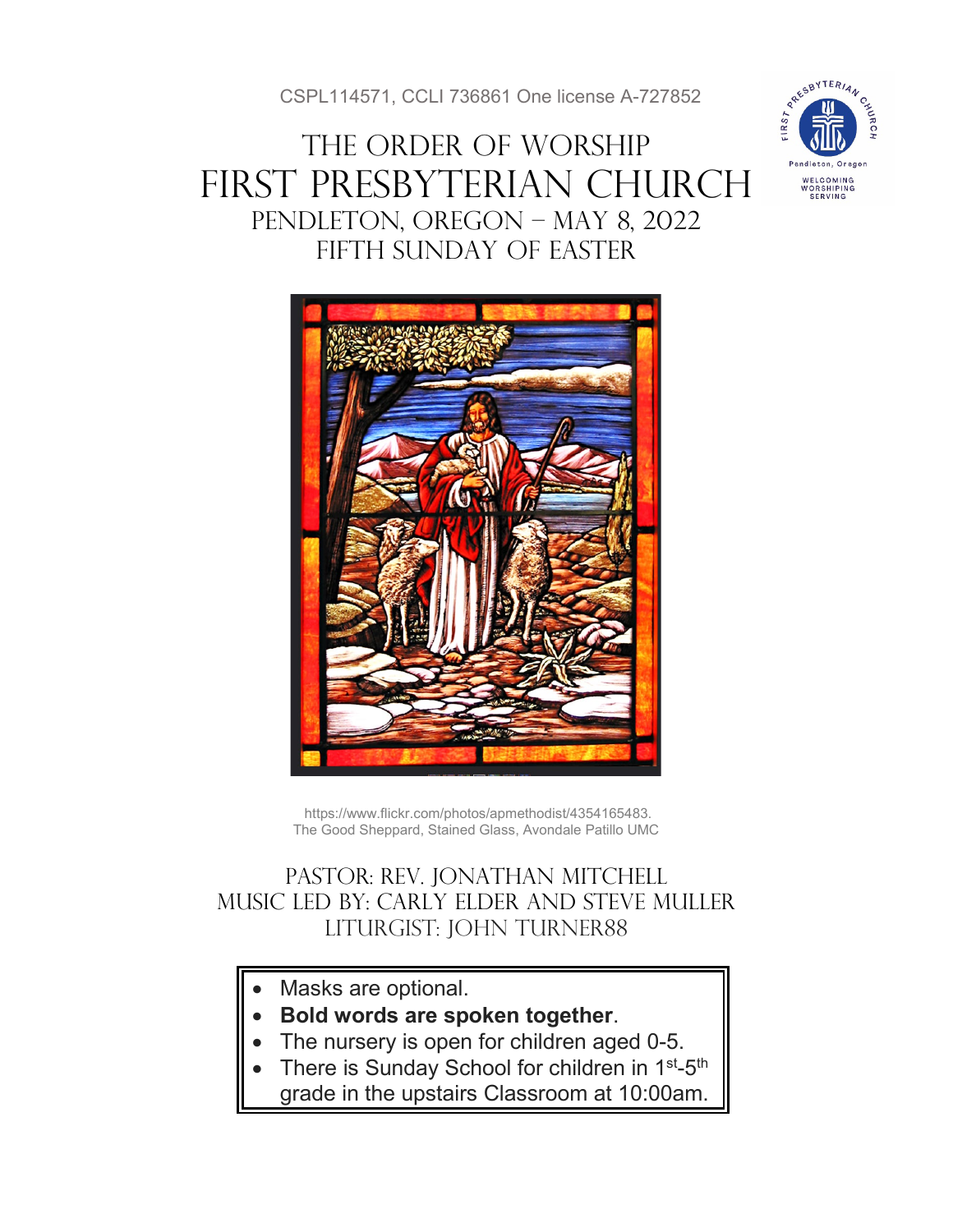PRELUDE **O Perfect Love** Robert M. Speed

Author: Marci Auld Glass

WELCOME & ANNOUNCEMENTS

GATHERING PRAYER

#### \*HYMN #413 *Come into God's Presence*

## CALL TO WORSHIP **From Psalm 23**

The Lord is our shepherd; we shall not want.

**God is our shepherd,** 

**and we are the sheep of God's pasture.**

God restores our souls and then leads us down paths of justice and mercy.

#### **Even when those paths take us through dark valleys, we fear no evil.**

The Lord prepares a table for us, larger than we can imagine. The welcome is wider than we dare hope.

Even in the presence of our enemies,

God makes us one and restores us to each other.

#### **The Lord is our shepherd, who provides for our needs. Our cups overflow; goodness and mercy will follow us, all the days of our lives**.

In goodness and mercy, let us gather in the house of the Lord to worship, where we may dwell our whole lives long.

#### PRAYER OF CONFESSION FRAYER OF CONFESSION

Eternal God, in the presence of our enemies, we divide and demonize.

**When you face our enemies,**

**you choose neither contempt nor punishment, but set a table and make provision for us all.**

Our ways are not your ways, O Creator.

# **Have mercy on us, O God, and heal us.**

Send our risen Lord among us again

to repair relationships and restore humanity.

# **Set us free to share the love of Christ Jesus just as he does at his table.**

(time for silent, personal confession)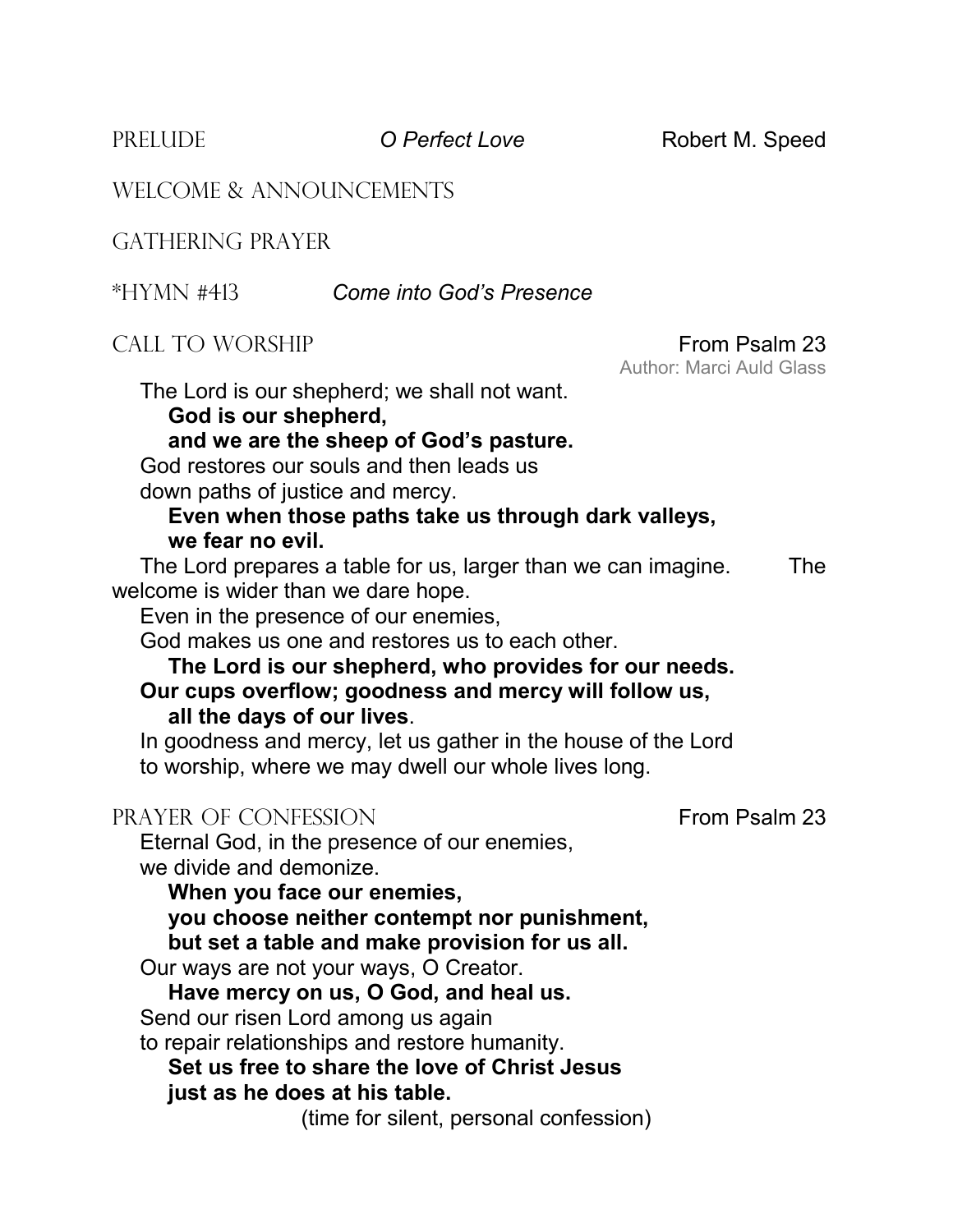#### ASSURANCE OF PARDON From John 10

Trust the words of our shepherd: "My sheep hear my voice. I know them, and they follow me. I give them eternal life, and they will never perish.

No one will snatch them out of my hand."

Join me in these words of forgiveness:

**By the grace of Jesus Christ, we are forgiven.**

# \*GLORIA PATRI

*Glory be to the Father, and to the Son, and to the Holy Ghost; As it was in the beginning, is now, and ever shall be, world without end. Amen. Amen.*

# \*PASSING OF THE PEACE FROM THE FROM THE FROM THE FROM THE FROM THE FROM THE FROM THE FROM THE FROM THE FROM THE ST

We rest secure in God's flock. In gratitude and thanks, let us share signs of peace from our shepherd, who watches over us. May the peace of Christ be with you. **And also with you!** Look to your neighbor, wave to your neighbor, and share God's peace with one another.

| <b>ANTHEM</b>                                                                                                                                                                                  | <b>Brighter Than the Sun</b> |                            | John Helgen   |
|------------------------------------------------------------------------------------------------------------------------------------------------------------------------------------------------|------------------------------|----------------------------|---------------|
|                                                                                                                                                                                                | FIRST SCRIPTURE LESSON       | NT p.120                   | Acts 9:36-43  |
| <b>GOSPEL LESSON</b>                                                                                                                                                                           |                              | NT p. 98                   | John 10:22-30 |
| <b>SERMON</b>                                                                                                                                                                                  |                              | Community                  |               |
| $*HYMN$ #324                                                                                                                                                                                   |                              | For All the Faithful Women |               |
| OFFERING<br>For a Thousand Tongues to Sing<br>*Doxology GTG #607<br>Praise God, from whom all blessings flow;<br>Praise Christ, all people here below;<br><b>Praise Holy Spirit, evermore;</b> |                              |                            |               |

*Praise Triune God, whom we adore. Amen*